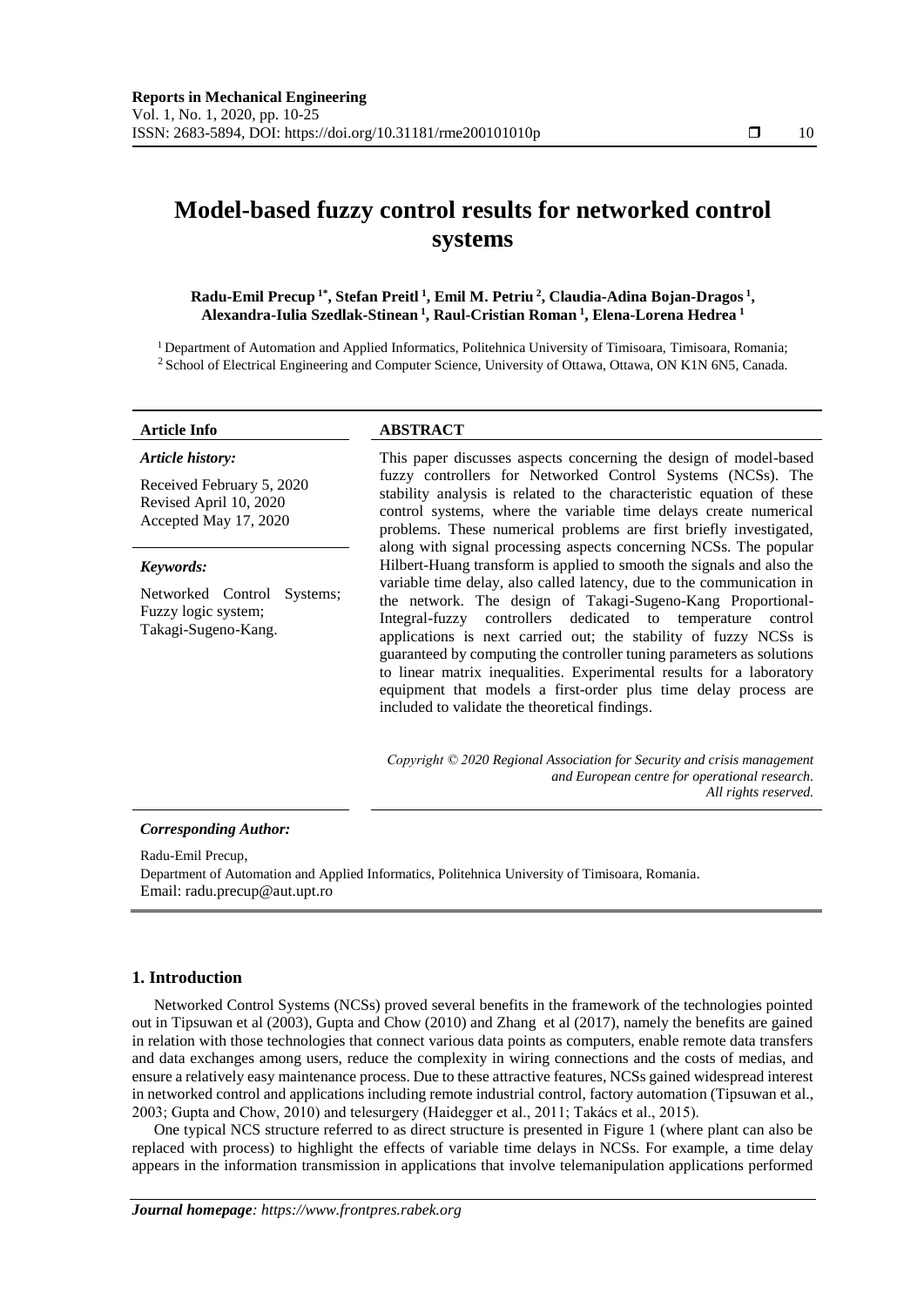over long distances between the operator site and the remote site; they include outer space (Haidegger et al., 2011; Takács et al., 2015) or underwater (in manned or un-manned versions). The time delay can destabilize generally a control system but especially, for example, bilateral teleoperator systems because of the magnitude of the time delay. The instability caused by time delays is pointed out in (Sheridan and Ferrell, 1963) and several classical approaches to avoid this are reported in (Tipsuwan et al., 2003; Gupta and Chow, 2010; Kim et al., 1992; Lee and Lee, 1993; Luo et al., 2000; Kovács et al., 2004).

Fuzzy control has received great attention and proved to be successful in many areas (Precup and Hellendoorn, 2011; Ruano et al., 2014; Guerra et al., 2015; Precup et al., 2015; Dzitac et al., 2017) because it is considered in certain situations as a relatively easily understandable and transparent nonlinear control strategy. Stability analysis approaches are thoroughly discussed in (Lam, 2018) and the use of type-2 fuzzy systems in (Castillo and Melin, 2012, 2014). Recently, several fuzzy control strategies have been developed for NCSs, with a comprehensive overview on NCS-based model-based fuzzy control conducted in (Qiu et al., 2016). Some representative examples of fuzzy control applied to FCS are briefly discussed as follows. The probabilistic interval distribution of the communication delay is considered in (Peng and Yang, 2010) to develop a delay distribution-dependent approach for Takagi-Sugeno-Kang (TSK) fuzzy systems. A fuzzy predictive controller to counteract time delays in the feedback channel is designed in (Tong et al., 2014), where the fuzzy controller estimates the variations of the control signal based on the differences of two control errors. The membership functions and time delays in premise variables are inserted in (Chae and Nguang, 2014) in the controller design carried out by means of stability conditions expressed as Sum-Of-Squares (SOS)-based inequalities. The controller and scheduler design for NCS is suggested in (Mendez-Monroy et al., 2018) and referred to as fuzzy codesign. A predictive compensation strategy is proposed in (Wang et al., 2017). Other recent papers on fuzzy control of NCS include adaptive fuzzy control (with inverted pendulum control validation and TrueTime toolbox implementation) (Hamdy et al., 2017a, 2017b), and adaptive fuzzy predictive control (with Van der Pol oscillator control validation and TrueTime toolbox implementation) (Hamdy et al., 2018).



Figure 1. Direct structure of networked control system.

The communication illustrated in Figure 1 can be associated with the problem of lost packets, which is usually modeled by a Bernoulli process, and some representative fuzzy logic-based techniques are reported in Zhao et al (2010), Du (2012) and Li et al (2018). The recent results on event-triggered communication and control in NCS are analyzed in (Peng and Li, 2018), and fuzzy control techniques are presented in Li et al (2017) and Pan and Yang (2017).

The analysis and synthesis of NCSs as far as time delays and packet losses are concerned is a challenging problem. This paper will treat time delays.

The presence of time delay in both the control signal and the sensor measurement transmission in Figure 1 due to the network creates challenging control problems. One such problem is the transcendental characteristic equation of the closed-loop system that is not simple at all even if linear controlled processes and controllers are accepted. Numerical problems arise in this regard, and they are treated in Jarlebring (2008). The transmission lines illustrated in Figure 1 bring other problems. First, the variable time delay is not simple, especially when rapid processes need to be controlled. Second, several disturbances and noises affect the signals (control signals and controlled outputs), and they have to be filtered. The additional signal processing of the controlled outputs (measured from the process and transmitted through the network) by the Hilbert-Huang transform (Huang et al., 1998; Huang and Shen, 1999; Huang et al., 2003) was treated in Precup et al (2008) along with the brief presentation of several numerical methods to compute the closed-loop poles of NCSs.

This paper is built upon on our results on NCSs reported in Precup et al (2008) and fuzzy control for robotic telesurgery systems (Precup et al., 2014), and proposed the design of TSK Proportional-Integral (PI)-fuzzy controllers for NCSs. The design is focused on a case study that deals with the temperature control of the Amira LTR 701 air stream and temperature control plant (Amira, 2002) implemented in one of the laboratories of the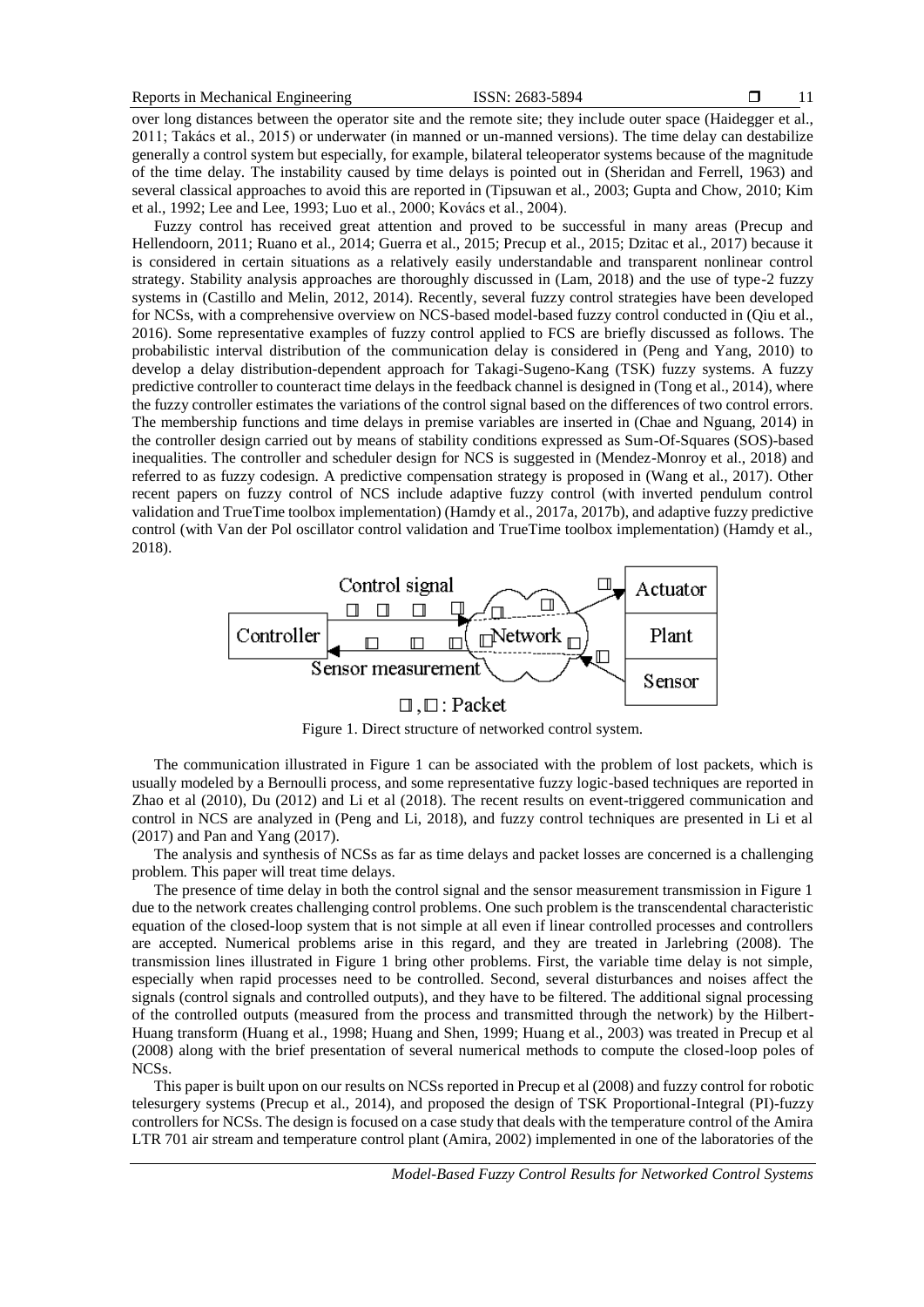Process Control Group of the Politehnica University of Timisoara, Romania. The slow process specific to this laboratory equipment approximates well a time delay system. Due to the technical constraints regarding the controller implementation, the TSK PI-fuzzy controllers are implemented as PI sliding mode. The controller parameters are tuned by means of a metaheuristic optimization algorithm that solves an optimization problem focused on minimizing an objective function expressed as the integral of squared differences of the two nonlinear controller output signals (control signals).

Summing up, the paper discusses aspects concerning the design of model-based fuzzy controllers for NCSs. Experimental results for laboratory equipment that models a first-order plus time delay process are included to validate the theoretical findings.

The paper is structured as follows: Section 2 discusses some signal processing aspects of NCSs. Section 3 is dedicated to the TSK PI-fuzzy controller design and offers a simple two-step design approach. Useful Linear Matrix Inequalities (LMIs) are given to guarantee stable fuzzy control systems. The validation of the control system structure is presented in Section 4 and experimental results are included. The conclusions are outlined in Section 5.

#### **2. Signal processing**

The block diagram of the control system considered in its simple control loop version is presented in Figure 2, where:  $r$  – the reference input,  $d$  – the disturbance input,  $e$  – the control error

$$
e(t) = r(t) - y(t) \tag{1}
$$

 $u$  – the control signal,  $C$  – the controller,  $P$  – the controlled process (or plant as pointed out in Figure 2), and  $y$  – the controlled output. The transfer function  $P(s)$  of the process is not a rational form in case of plants with time delays

$$
P(s) = \frac{B_P(s)}{A_P(s)} e^{-sT_d}
$$
\n<sup>(2)</sup>

where  $A_p(s)$  and  $B_p(s)$  are the polynomials specific to process model, and  $T_d$  is the time delay.



Figure 2. Control system structure.

Assuming a linear controller *C*, the controller transfer function *C*(*s*) is supposed to be a proper rational form

$$
C(s) = \frac{B_c(s)}{A_c(s)}\tag{3}
$$

where  $A_c(s)$  and  $B_c(s)$  are the polynomials specific to controller model. The transfer function  $H_0(s)$  of the open-loop system is

$$
H_0(s) = C(s)P(s) = \frac{B_C(s)B_P(s)}{A_C(s)A_P(s)}e^{-sT_d}
$$
\n(4)

and the transfer function  $H_r(s)$  of the closed-loop system with respect to *r* is

Reports in Mechanical Engineering*,* Vol. 1, No. 1, 2020: 10 – 25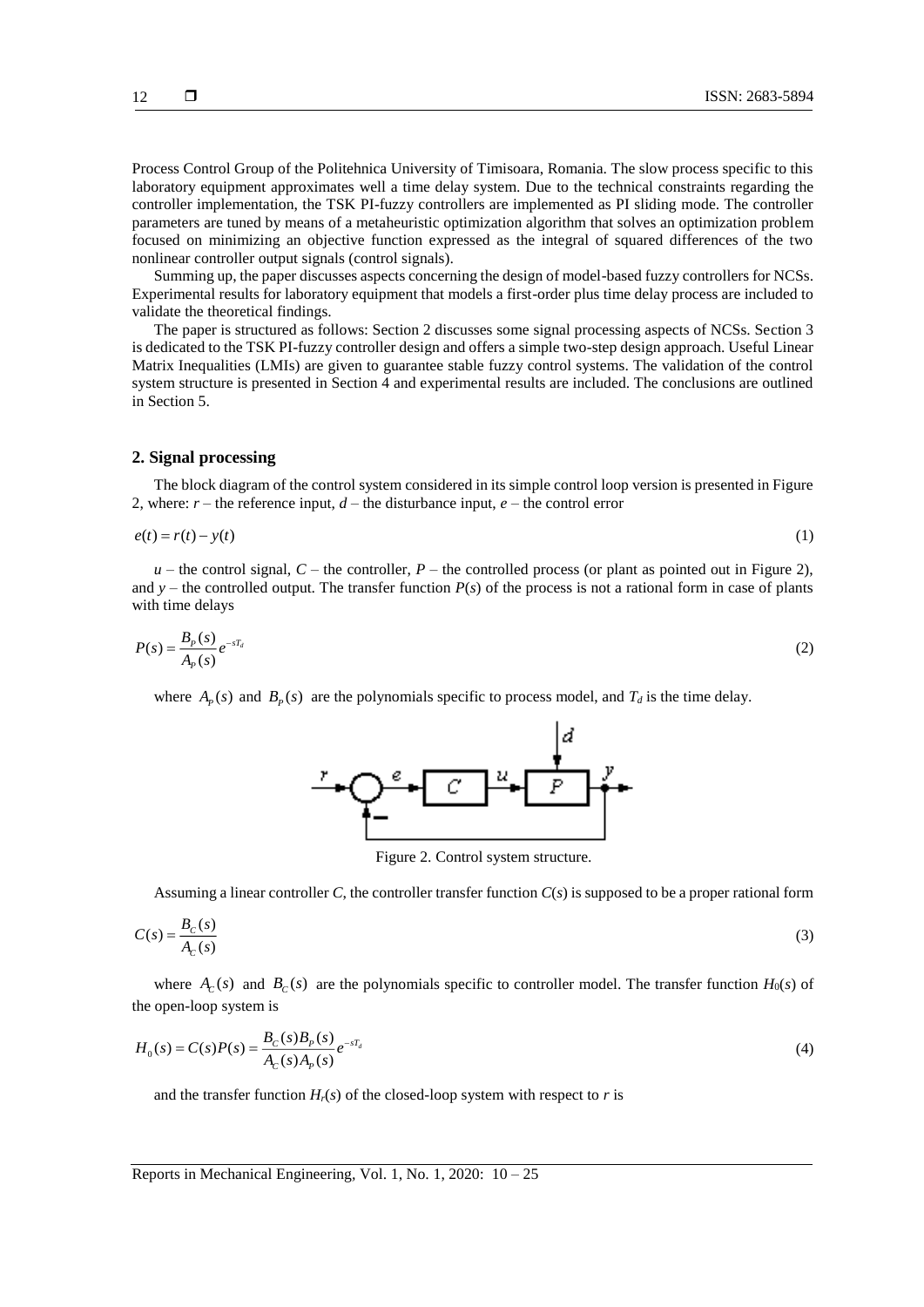Reports in Mechanical Engineering

\n

| 13     | 13       |                |             |
|--------|----------|----------------|-------------|
| $y(s)$ | $H_o(s)$ | $B_c(s)B_o(s)$ | $-\epsilon$ |

$$
H_r(s) = \frac{y(s)}{r(s)}\bigg|_{d=0} = \frac{H_0(s)}{1 + H_0(s)} = \frac{B_c(s)B_p(s)}{A_c(s)A_p(s) + B_c(s)B_p(s)e^{-sT_d}}e^{-sT_d}
$$
(5)

where both transfer functions in (4) and (5) are obtained accepting initial conditions. Using the denominator in (6), the characteristic equation of the closed-loop system is (Precup et al., 2008)

$$
A_C(s)A_P(s) + B_C(s)B_P(s)e^{-sT_d} = 0.
$$
\n(6)

Equation (6) has an infinite number of complex solutions, namely the closed-loop system poles. These solutions cannot be expressed explicitly as elementary functions, thus creating serious problems because the poles affect the behavior of the control system in the time and operational domains. However, an explicit formula valid in some special cases to give the solutions to (6) can be expressed in terms of the Lambert W function analyzed in Jarlebring and Damm (2007) and applied in Gerov and Jovanović (2019a, 2019b). Another approach to the numerical solving of (6), given in Breda et al (2006), is based on the discretization of its partial differential equation representation and obtaining the poles as the eigenvalues of a certain matrix. The solution operator (the linear operator transforming the initial function segment to the solution segment at some time point) is applied in Bueler (2007) after its discretization. On the other hand, as shown in Precup et al (2008), the problem of finding the solutions to (6) can be regarded as part of the general class of nonlinear eigenvalue problems treated in Jarlebring and Damm (2007).

The numerical problems related to finding the roots to (6) become simpler if the system is treated in the frequency domain by means of open-loop Bode plots. This is treated in Preitl et al (2007).

Connecting the structures in Figure 1 and Figure 2, the Hilbert-Huang transform is applied to filter *y* in order to avoid the disturbances and variable time delay related to the transmission channels specific to NCS. The analytic signal  $a(t)$  (with  $t$  – the independent time variable) is actually obtained as result of the Huang transform / filter from the measured signal *y*(*t*) (Precup et al., 2008)

$$
a(t) = y(t) + j z(t) = m(t)e^{j \arg(t)}
$$
\n(7)

where:  $z(t)$  – the imaginary part,  $m(t)$  – the instantaneous modulus (amplitude) and  $arg(t)$  – the instantaneous argument (phase). The instantaneous frequency,  $\omega(t)$ , is obtained as the time derivative of the argument

$$
\omega(t) = \frac{\text{d}\arg(t)}{\text{d}t} \tag{8}
$$

Therefore, the instantaneous phase should be a single-valued function of time in order to offer the physical meaning of the process of extracting the instantaneous frequency. Since arg(*t*) is constructed on the basis of the measured signal (controlled output)  $y(t)$  and its Hilbert transform, it is necessary that  $y(t)$  must be a singlevalued function as well. However, the signals measured in practical NCS applications contain multiple frequency components at each time moment. Therefore, the Empirical Mode Decomposition (EMD) method (Huang et al., 1998) is applied to decompose the measured signal into a series of so-called Intrinsic Mode Functions (IMFs), each IMF being a mono-component function before extracting the instantaneous frequency information in terms of the Hilbert transform. The Hilbert transform is applied and, as shown in Precup et al (2008), it is actually a filter. The process of extracting the IMFs from the decomposition of the  $y(t)$  in the framework of EMD, known as the sifting process, will be described briefly as follows.

The sifting process starts with the extraction of the local maxima and minima of  $y(t)$  viewed as a time series, perfectly valid in case of discrete-time control systems. Although the presentation before has been done in continuous-time, the quasi-continuous digital control (in the presence of the zero-order hold) is accepted. Cubic splines are next applied to link the local maxima and minima in order to construct the upper and lower envelopes, followed by the calculation of the mean envelope. The difference between the raw series and the mean envelope, expressed as a difference series, is next calculated. That difference series is the first IMF if it satisfies the constraints (i) and (ii) (Precup et al., 2008; Yan and Gao, 2007): (i) within the data set, the number of optimal solutions (maxima and minima) and the number of zero crossings must be either equal to each other or differ by at most one, (ii) at any point, the mean value between the envelopes defined by local maxima and minima is zero.

If not, the process described before is repeated using the difference series as the "old" time series associated to *y*(*t*). The first IMF is subtracted from the time series, and a new iteration process is done in order to extract the subsequent IMFs until the time series becomes a monotonic function. The result of this processing is the decomposition of the measured signal  $y(t)$  in terms of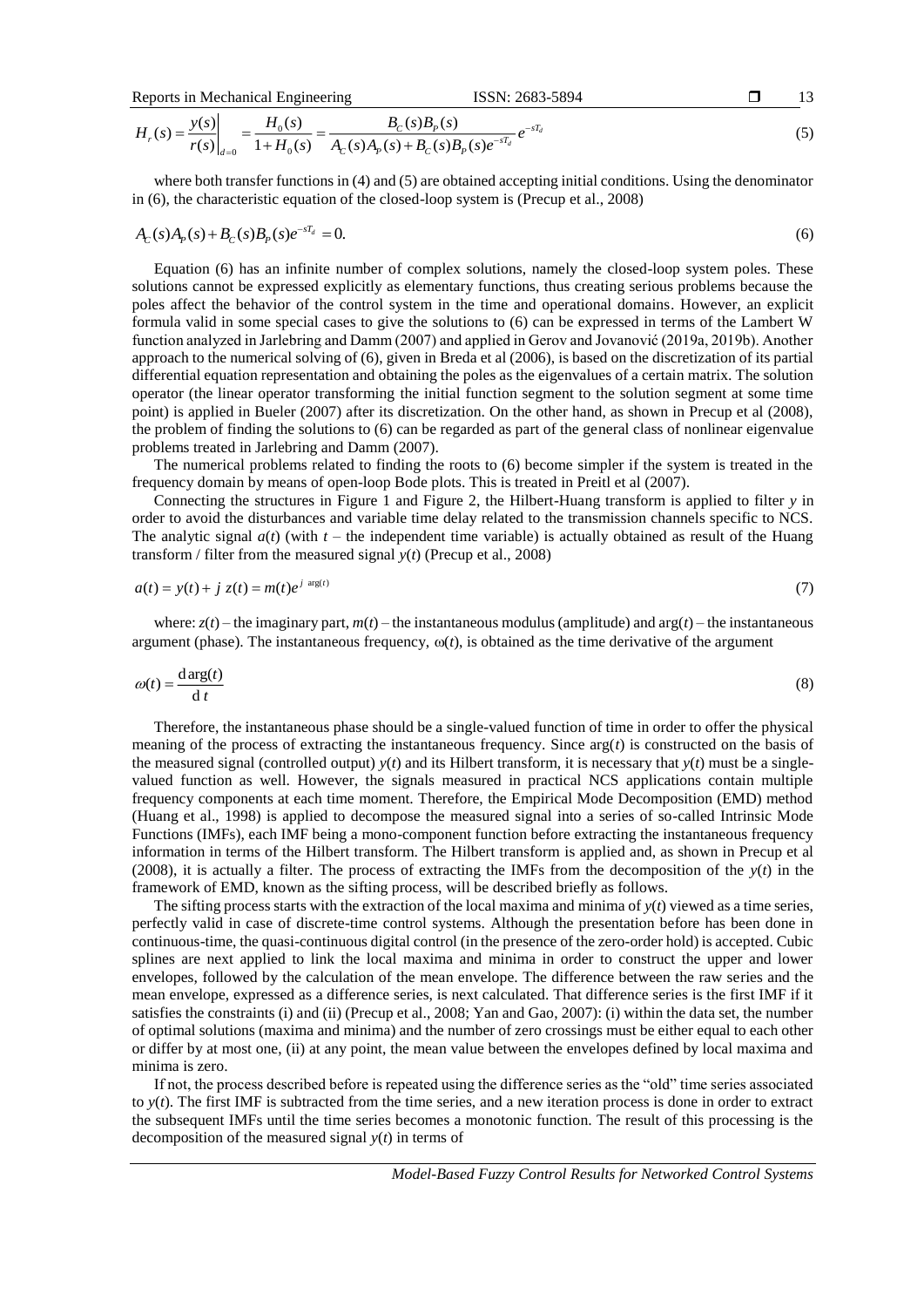$$
y(t) = \sum_{i=1}^{n} c_i(t) + r_n(t)
$$
\n(9)

where  $c_i(t)$  is  $i^{\text{th}}$  IMF,  $i=1...n$ , and  $r_n(t)$  is the residue of the signal decomposition.

Once the EMD has been applied, a time-frequency distribution of the measured signal can be represented by extracting instantaneous frequency components from each of the IMFs using (6) and (8). The combination of EMD and Hilbert transform represents, as highlighted in Precup et al (2008), the Hilbert-Huang transform.

# **3. Fuzzy controller design**

The TSK PI-fuzzy controller is inserted in Figure 1 as the nonlinear controller *C*. The two input and also scheduling variables of this fuzzy controller are the control error  $e(t)$  and the integral of control error  $e_I(t)$ 

$$
e_{I}(t) = \int_{0}^{t} e(\tau)d\tau
$$
\n(10)

and the input membership functions are presented in Figure 3.



Figure 3. Input membership functions of Takagi-Sugeno-Kang Proportional-Integral fuzzy controller.

The rule base of TSK PI-fuzzy controller is expressed as follows by inserting nine separate linear PI controllers, with the parameters  $k_c^k$  (gains) and  $T_i^k$  (integral time constants), in the rule consequents, where *k*=1...9 is the index of the current rule in a complete rule base obtained as the modification of the rule base given in Precup et al (2014):

(9)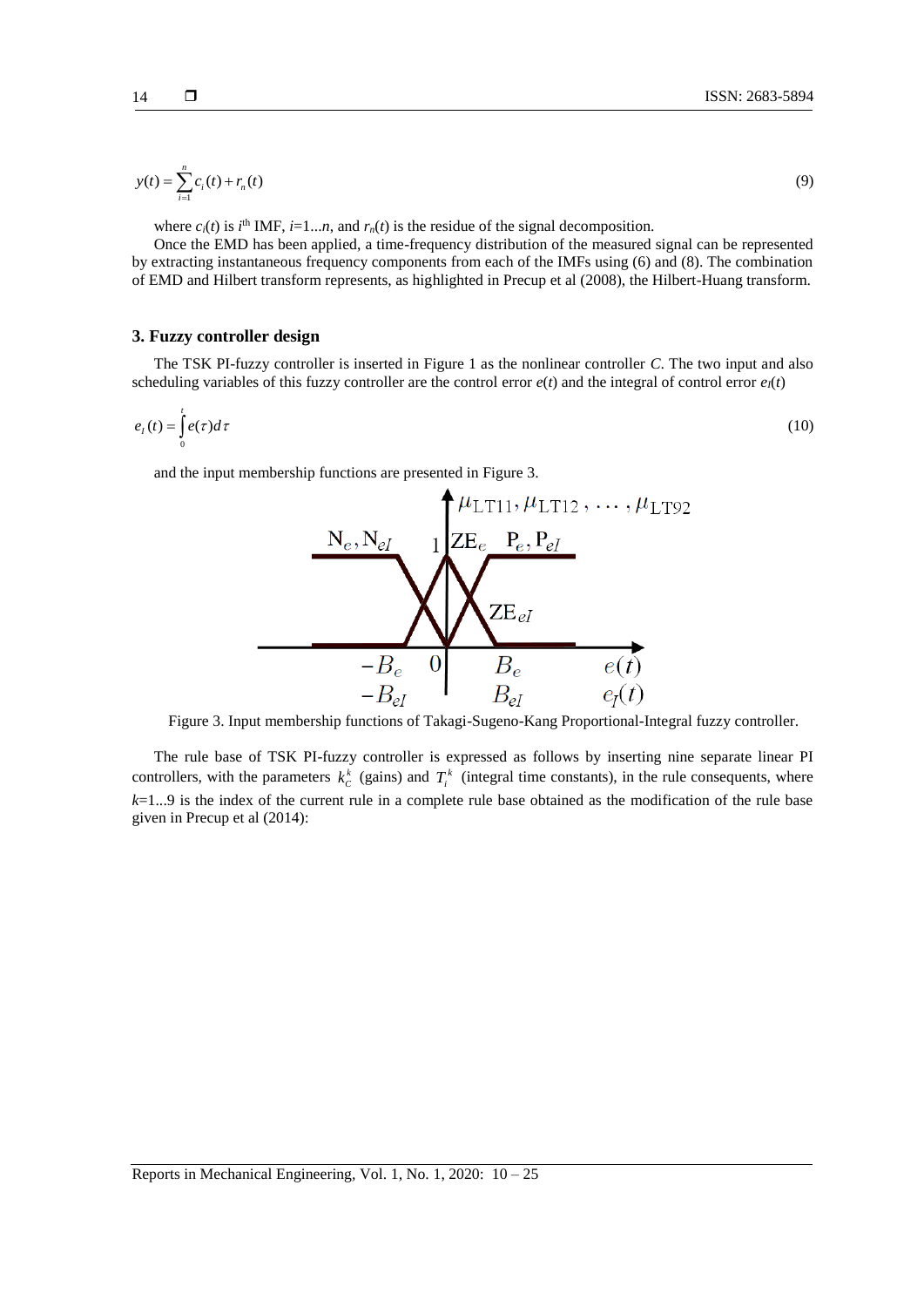| Reports in Mechanical Engineering                                                         | ISSN: 2683-5894 | $\Box$ | 15   |
|-------------------------------------------------------------------------------------------|-----------------|--------|------|
| Rule 1: IF $e(t)$ IS $LT_{11} = N_a$ AND $e_t(t)$ IS                                      |                 |        |      |
| $LT_{12} = P_{el}$ THEN $u^1(t) = k_c^1 e(t) + (k_c^1/T_i^1) e_t(t)$ ,                    |                 |        |      |
| Rule 2: IF $e(t)$ IS $LT_{21} = ZE_a$ AND $e_t(t)$ IS                                     |                 |        |      |
| $LT_{22} = P_{el}$ THEN $u^2(t) = k_c^2 e(t) + (k_c^2/T_i^2)e_t(t)$ ,                     |                 |        |      |
| Rule 3: IF $e(t)$ IS $LT_{31} = P_e$ AND $e_1(t)$ IS                                      |                 |        |      |
| $LT_{22} = P_{d}$ THEN $u^{3}(t) = k_{c}^{3}e(t) + (k_{c}^{3}/T_{i}^{3})e_{i}(t)$ ,       |                 |        |      |
| Rule 4: IF $e(t)$ IS $LT_{41} = N_a$ AND $e_t(t)$ IS                                      |                 |        |      |
| $LT_{42} = ZE_{el}$ THEN $u^4(t) = k_c^4 e(t) + (k_c^4 / T_i^4) e_t(t)$ ,                 |                 |        |      |
| Rule 5: IF $e(t)$ IS $LT_{51} = ZE_a$ AND $e_t(t)$ IS                                     |                 |        |      |
| $LT_{52} = ZE_{at}$ THEN $u^5(t) = k_c^5 e(t) + (k_c^5 / T_i^5) e_t(t)$ ,                 |                 |        |      |
| Rule 6: IF $e(t)$ IS $LT_{61} = P_{e}$ AND $e_{1}(t)$ IS                                  |                 |        |      |
| $LT_{\epsilon_2} = ZE_{at}$ THEN $u^6(t) = k_c^6 e(t) + (k_c^6 / T_i^6) e_t(t)$ ,         |                 |        |      |
| Rule 7: IF $e(t)$ IS $LT_{71} = N_a$ AND $e_t(t)$ IS                                      |                 |        |      |
| $LT_{72} = N_{el}$ THEN $u^{7}(t) = k_{c}^{7}e(t) + (k_{c}^{7}/T_{i}^{7})e_{i}(t)$ ,      |                 |        |      |
| Rule 8: IF $e(t)$ IS $LT_{\rm{a1}} = \text{ZE}$ , AND $e_t(t)$ IS                         |                 |        |      |
| $LT_{\gamma_2} = N_{\gamma_1}$ THEN $u^8(t) = k_c^8 e(t) + (k_c^8/T_c^8) e_{\gamma}(t)$ , |                 |        |      |
| Rule 9: IF $e(t)$ IS $LT_{q_1} = P_a$ AND $e_t(t)$ IS                                     |                 |        |      |
| $LT_{\alpha} = N_{el}$ THEN $u^9(t) = k_c^9 e(t) + (k_c^9 / T_i^9) e_r(t)$ ,              |                 |        | (11) |
|                                                                                           |                 |        |      |

where  $u^k(t)$  is the control signal produced by  $k^{\text{th}}$  rule,  $k=1...9$ . Using the PROD operator to model the AND function in the rule antecedent, each fuzzy rule generates a firing degree  $\alpha_k$ ,  $0 \leq \alpha_k \leq 1$ 

$$
\alpha_k(t) = \mu_{\text{LTR1}}(e(t))\mu_{\text{LTR2}}(e_t(t)), \ k = 1...9,
$$
\n(12)

where  $\mu_{LTR}$  are the membership functions of the input linguistic terms LT<sub>kl</sub>, k=1...9, l imes {1,2}, pointed out in Figure 3 and in (11).

Using the notation  $h_k(t)$  for the normalized firing degree of  $k^{\text{th}}$  rule,  $k=1...9$ 

$$
h_k(t) = \frac{\alpha_k(t)}{\sum_{k=1}^{9} \alpha_k(t)}\tag{13}
$$

the weighted average defuzzification method produces the output of the TSK PI-fuzzy controller, i.e., the control signal *u*(*t*)

$$
u(t) = \frac{\sum_{k=1}^{9} \alpha_k(t) u^k(t)}{\sum_{k=1}^{9} \alpha_k(t)} = \sum_{k=1}^{9} h_k(t) u^k(t)
$$
  
= 
$$
\sum_{k=1}^{9} h_k(t) [k_C^k e(t) + (k_C^k / T_i^k) e_t(t)]
$$
 (14)

Equation (14) is important in the real-world implementation of the TSK PI-fuzzy controller as it gives the control law expressed in continuous time.

The expression of the Single Input-Single Output (SISO) state-space model of the controlled process used in NCS, which includes time delay, is

$$
\dot{\mathbf{x}}(t) = \mathbf{A} \mathbf{x}(t) + \mathbf{B} u(t - T_d),
$$
  
\n
$$
y(t) = \mathbf{C} \mathbf{x}(t)
$$
\n(15)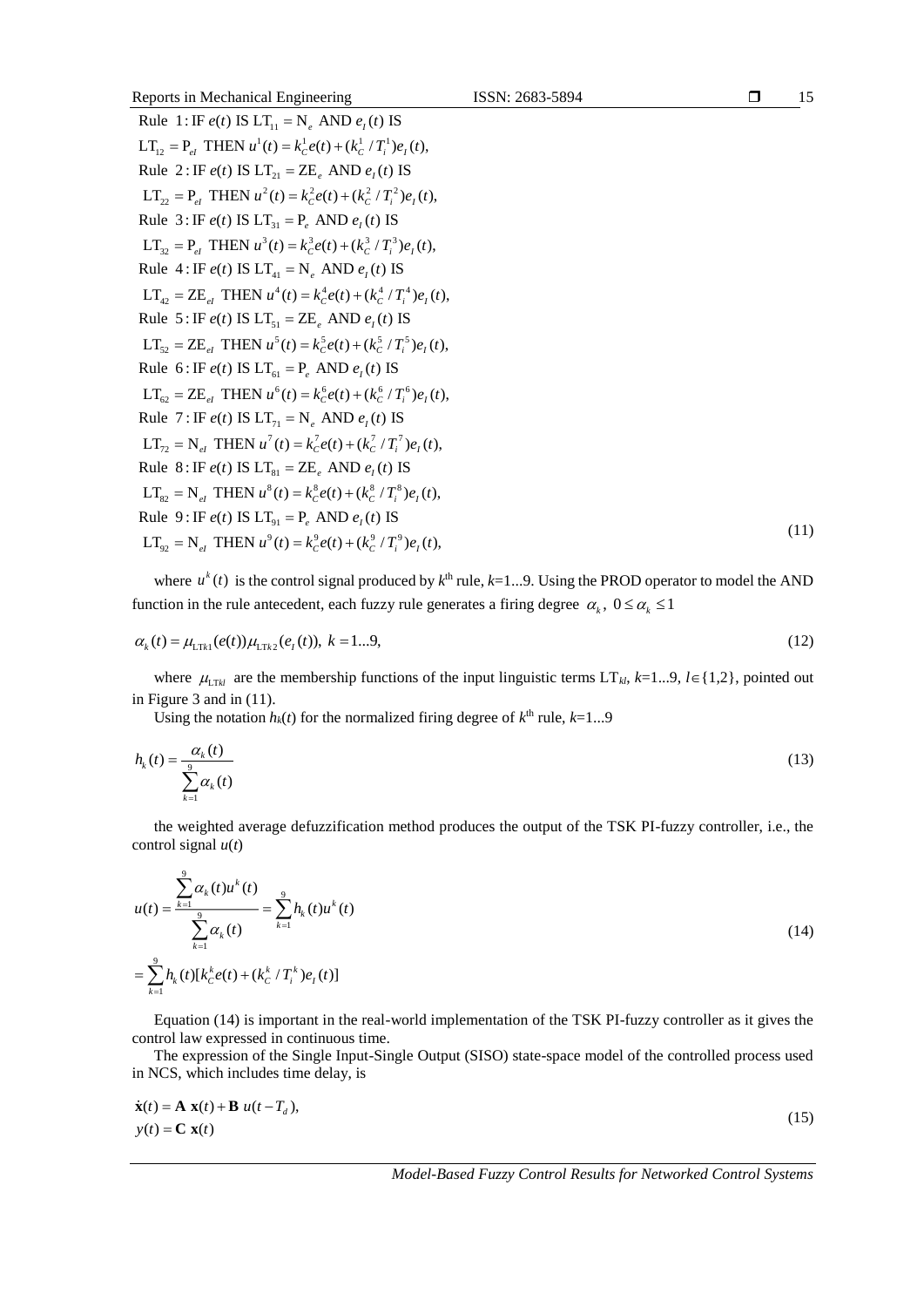where  $\mathbf{x}(t)$  is the state vector,  $\mathbf{x}(t) \in \mathbb{R}^n$ , and the matrices are  $\mathbf{A} \in \mathbb{R}^{n \times n}$ ,  $\mathbf{B} \in \mathbb{R}^{n \times 1}$  and  $\mathbf{C} \in \mathbb{R}^{1 \times n}$ . The calculation of the derivatives of both terms in (10) using (1) and (15) leads to the dynamics of  $e_I(t)$ 

$$
\dot{e}_t(t) = r(t) - \mathbf{C} \mathbf{x}(t) \tag{16}
$$

Using (11), the unified expression of  $k<sup>th</sup>$  rule in the rule base of the TSK PI-fuzzy controller

Rule 
$$
k: \text{IF } e(t) \text{ IS } LT_{k1} \text{ AND } e_1(t) \text{ IS } LT_{k2}
$$
  
THEN  $u^k(t) = k_c^k e(t) + (k_c^k / T_i^k) e_1(t), k = 1...9$  (17)

Using next (1) and the second equation in (15) substituted in (14), the expression of the control signal  $u(t)$ is transformed into

$$
u(t) = \sum_{k=1}^{9} h_k(t) [k_C^k e(t) + (k_C^k / T_i^k) e_t(t)]
$$
  
= 
$$
-\sum_{k=1}^{9} h_k(t) k_C^k \mathbf{C} \mathbf{x}(t) + \sum_{k=1}^{9} h_k(t) (k_C^k / T_i^k) e_t(t)
$$
  
+ 
$$
\sum_{k=1}^{9} h_k(t) k_C^k r(t).
$$
 (18)

Since

$$
\sum_{k=1}^{9} h_k(t) = 1 \tag{19}
$$

the substitution of  $u(t)$  from (18) in (15) according to (16) leads to the state-space model of the fuzzy control system (Precup et al., 2014)

$$
\dot{\mathbf{x}}(t) = \sum_{k=1}^{9} h_k(t) [\mathbf{A} \mathbf{x}(t) - k_C^k \mathbf{B} \mathbf{C} \mathbf{x}(t - T_d) \n+ (k_C^k / T_i^k) \mathbf{B} e_I(t - T_d) + k_C^k \mathbf{B} r(t)], \n\dot{e}_I(t) = \sum_{k=1}^{9} h_k(t) [-\mathbf{C} \mathbf{x}(t) + r(t)], \n\mathbf{y}(t) = \mathbf{C} \mathbf{x}(t).
$$
\n(20)

The extended state vector  $\mathbf{v}(t)$  of the fuzzy control system is next defined by inserting and merging  $e_l(t)$  to **x**(*t*) (Precup et al., 2014)

$$
\mathbf{v}(t) = [\mathbf{x}^T(t) \quad e_I(t)]^T
$$
 (21)

where the superscript *T* indicates matrix transposition.

Using in (20) the notation defined in (21), the expression of the state-space model of the fuzzy control system employed in the LMI-based stability analysis of fuzzy control system is transformed in the compact form (Precup et al., 2014)

$$
\dot{\mathbf{v}}(t) = \sum_{k=1}^{9} h_k(t) [\mathbf{A}_0 \mathbf{v}(t) + \mathbf{A}_{kd} \mathbf{v}(t - T_d) + \mathbf{B}_{kr} r(t)],
$$
\n
$$
y(t) = \sum_{k=1}^{9} h_k(t) \mathbf{C}_0 \mathbf{v}(t)
$$
\n(22)

with the matrix expressions [39]

Reports in Mechanical Engineering*,* Vol. 1, No. 1, 2020: 10 – 25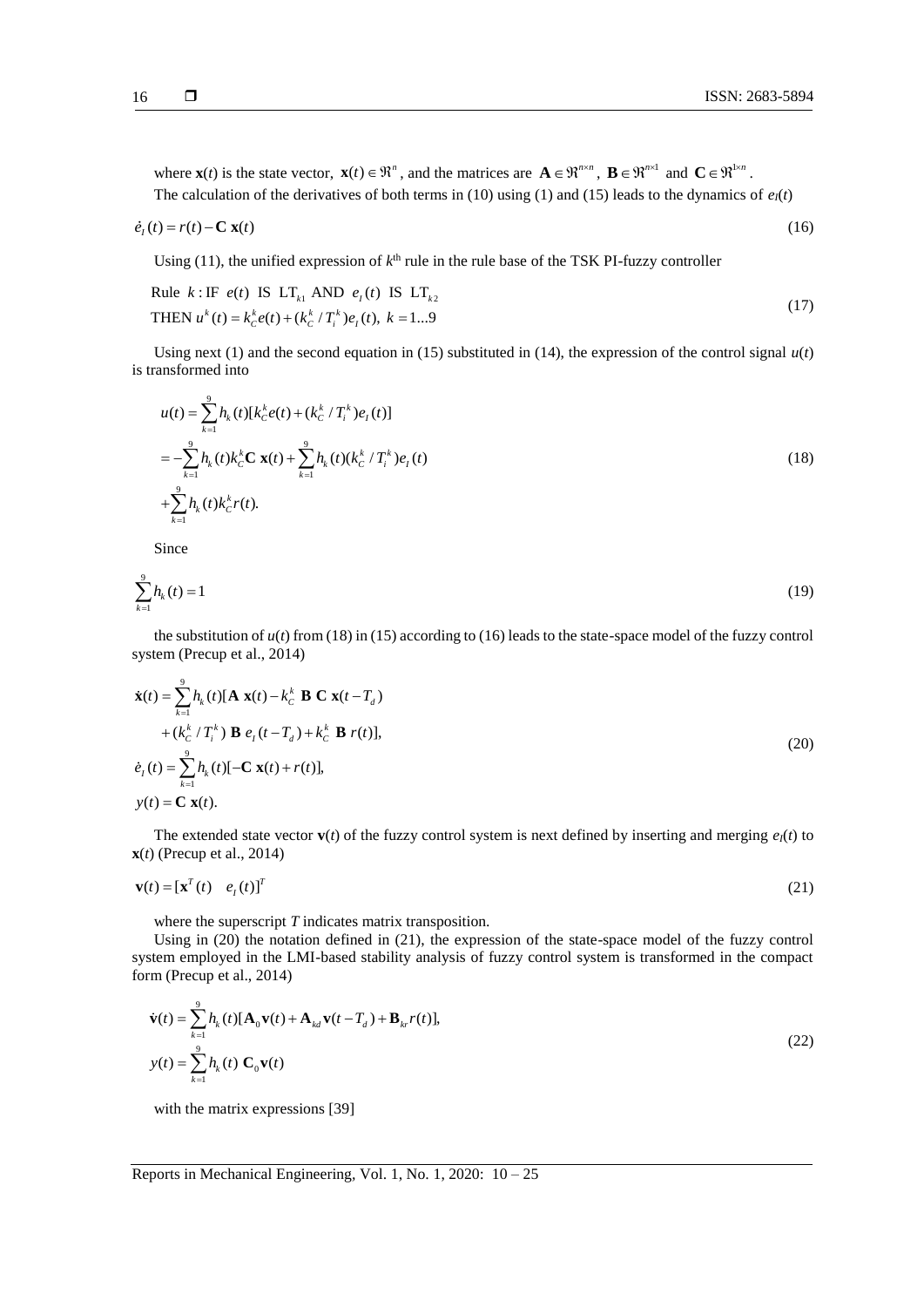$$
\text{Reports in Mechanical Engineering} \qquad \text{ISSN: } 2683-5894 \qquad \qquad \Box \qquad 17
$$
\n
$$
\mathbf{A}_0 = \begin{bmatrix} \mathbf{A} & \mathbf{0} \\ -\mathbf{C} & 0 \end{bmatrix}, \ \mathbf{A}_{kd} = \begin{bmatrix} -k_c^k \mathbf{B} & \mathbf{C} & (k_c^k / T_i^k) \mathbf{B} \\ 0 & 0 \end{bmatrix}, \ \mathbf{B}_{kr} = \begin{bmatrix} k_c^k \mathbf{B} \\ 1 \end{bmatrix}, \ \mathbf{C}_0 = [\mathbf{C} & 0], \ k = 1...9 \tag{23}
$$

The stable design of the TSK PI-fuzzy controller is carried out on the basis of the globally asymptotically stability of the equilibrium point of the fuzzy control system. Using  $\mathbf{B}_{kr} = \mathbf{0}$ ,  $k = 1...9$ , in the model (22), with these matrices considered as gains of an additional disturbance input, the stability is guaranteed if there exists the common (i.e., for all rules) matrices  $P > 0$  and  $R > 0$ , det  $R \neq 0$ , such that the following sufficient LMIs are fulfilled (Precup et al., 2014)

$$
\mathbf{P} \mathbf{A}_0 + (\mathbf{A}_0)^T \mathbf{P} + \mathbf{P} \mathbf{A}_{kd} \mathbf{R}^{-1} (\mathbf{A}_{kd})^T \mathbf{P} + \mathbf{R} < 0, k = 1...9 \text{ (24)}
$$

The nine LMIs given in (24) are derived using the results given in Gu et al (2001), and their solving is assisted by numerical algorithms. The basis for selecting the parameters of the controller and also details of different operating conditions considered in the design of the controller are presented as follows in terms of a design approach.

The design approach dedicated to TSK PI-fuzzy controllers consists of the following two steps, which guarantee stable fuzzy control systems:

*Step 1*. The linear PI controllers placed in the rule consequents in (11) are designed and tuned. The nine rules in (11) specify several regions in the input (or scheduling) space, with important operating points in all regions. Each local linear PI controller is designed and tuned at a certain operating point in the controller input space specific to that rule, and a specific process model can be assigned to that operating point. The frequency domain tuning is recommended in this design and tuning because it is convenient to cope with time delays. This step leads to the values of the parameters  $k_c^k$  (gains) and  $T_i^k$  (integral time constants), in the rule consequents, where *k*=1...9.

*Step 2*. Once the linear PI controllers in the rule consequents in (11) are tuned, (24) is employed to set the parameters of input membership functions defined in Figure 3.

The stability analysis approach centered on (24) can be replaced with other stability analysis approaches. Such representative ones are those dedicated to NCSs and time delay systems [19], but other specific ones for fuzzy and nonlinear systems as those given in Baranyi (2004), Sadeghi-Tehran et al (2012), Guechi et al (2014) and Precup et al (2014a) can be adapted such that to work in the NCS framework; the formulations are given for SISO systems and Multi Input-Multi Output (MIMO) ones.

The problem of different operating conditions and operating points leads to the idea of data-driven control, with recent successful combinations reported and validated experimentally in Roman and Precup (2018), Roman et al (2019, 2019a) but not in the context of NCS. However, a discussion on the knowledge on process models (model-free versus model-based) is needed in this regard as the models are essential in stability analysis and model-based controller tuning.

# **4. Experimental results**

The experimental setup to validate the TSK PI-fuzzy controller is built around the Amira LTR 701 laboratory equipment which is installed in the Intelligent Control System Laboratory of the Politehnica University of Timisoara, Romania (Figure 4). This is a MIMO process with two control signals (that correspond to two actuators) represented by the ventilator motor speed and the control input of the heating element, and five possible controlled outputs, which can be measured, namely the air stream, the air temperature in two points, the air pressure and the position of the air admission throttle.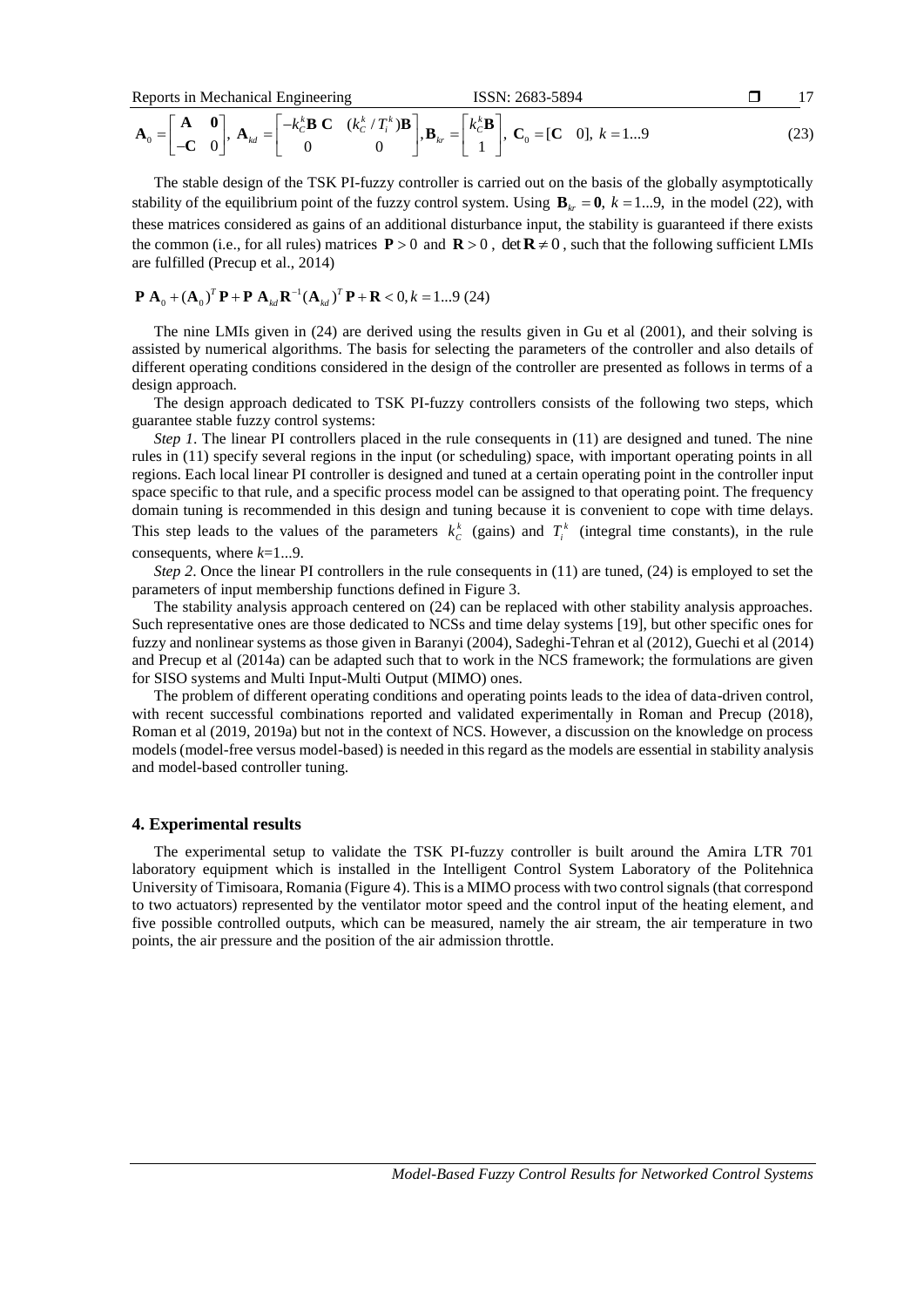18



Figure 4. Air stream and temperature control experimental setup in the Intelligent Control System Laboratory of the Politehnica University of Timisoara, Romania.

This paper considers a SISO sub-system of this process, where the control signal *u* is the control input of the heating element and the controlled output *y* is the air temperature in the point placed at the largest distance to the actuator in order to get a relatively slow dynamics. The process transfer function that describes firstorder plus time delay systems is

$$
P(s) = \frac{k_p}{1 + sT} e^{-sT_d}
$$
 (25)

where  $k_P$  is the process gain and  $T$  is the process time constant, which are obtained by least-squares identification. However, all parameters in (25) are variable, with values depending (slowly) on the operating points. Least-squares identification also leads to another approximate process transfer function that is convenient for controller design and tuning (Precup et al., 2008)

$$
P(s) = \frac{k_p}{(1 + sT_1)(1 + sT_2)}\tag{26}
$$

where  $T_1$  and  $T_2$  are time constants.

The three parameters in (26) are within with the following intervals that correspond to the regions in the

input space delimitated by the nine rules in (11):  
\n
$$
0.9 \le k_p \le 0.96, \ 2 \text{ s} \le T_1 \le 2.8 \text{ s}, \ 0.89 \text{ s} \le T_2 \le 0.97 \text{ s}
$$
\n(27)

The form (26) was used in Precup et al (2008) to design and tune two sliding mode controllers for temperature control, with the process parameter values  $k_P = 0.93$ ,  $T = 2.4$  s and  $T_d = 0.93$  s.

The frequency domain design was applied in step 1 of the design approach dedicated to TSK PI-fuzzy controllers presented in the previous section. Imposing a phase margin of  $60^{\circ}$  and the process parameter values according to (27), the values of parameters of linear PI controllers in the rule consequents belong to the intervals

$$
1.9 \le k_c^k \le 2, \ 2 \text{ s} \le T_i^k \le 2.7 \text{ s}, \ k = 1...9 \tag{28}
$$

Step 2 was next applied to set the values of input membership functions parameters in Figure 3 and solve the LMIs in (24).

The controller implementation is done using the MCON software (Amira, 2002), which allows for controller schemes using linear and nonlinear blocks. Since the implementation of fuzzy controllers is complicated, their approximation by other nonlinear controllers is used and sliding mode controllers are involved in this regard. The quasi-relay variable structure-PI controller was used in this paper as a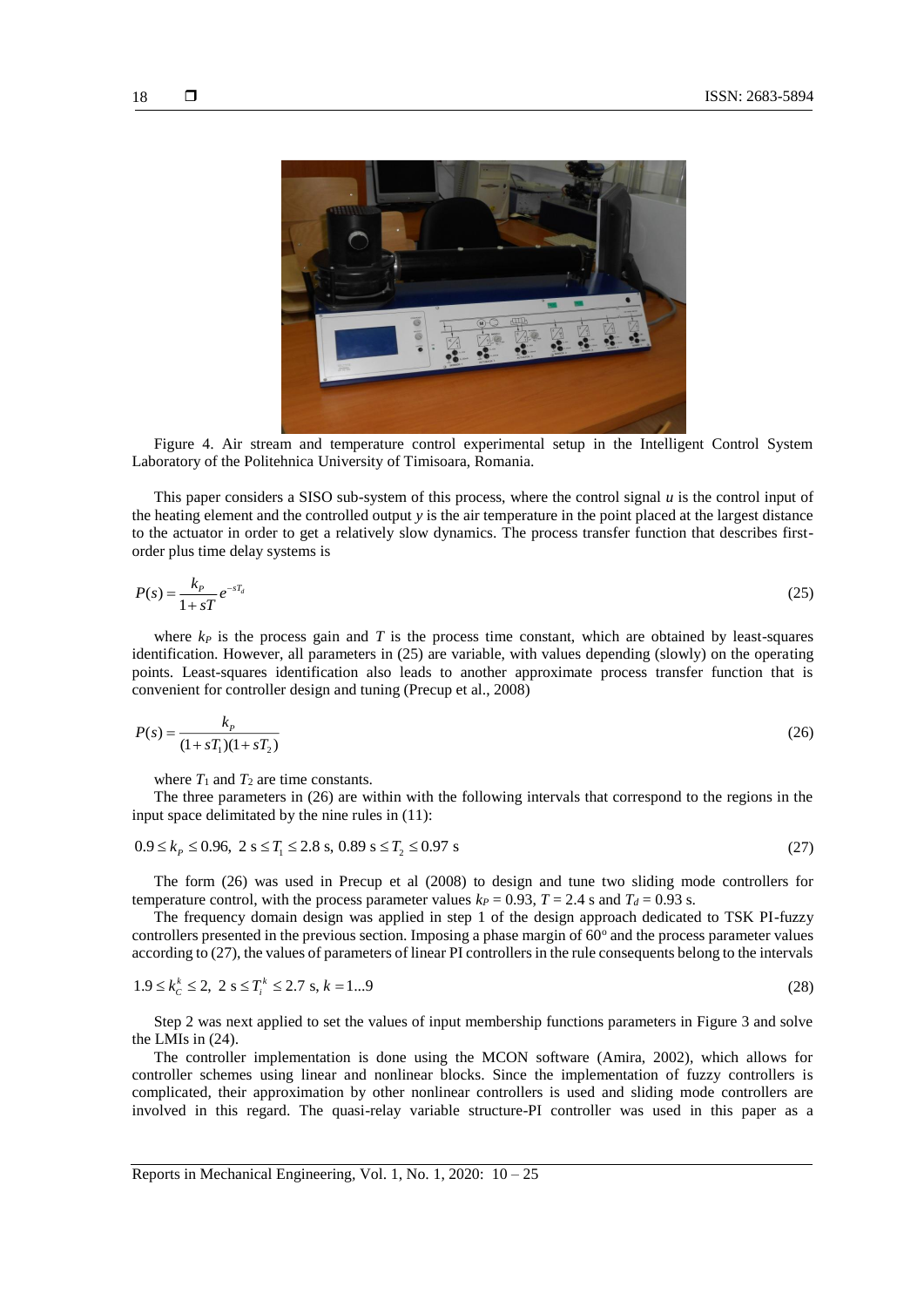representative but also simple sliding mode controller, with the expression of the control law (Hedrea et al., 2019)

$$
u(t) = \Psi(t)e(t) + \frac{1}{T_i} \int_0^t (\Psi(\tau)e(\tau))d\tau
$$
\n(29)

where  $T_i$ ,  $T_i > 0$ , is the integral time constant, the nonlinear quasi-relay term  $\Psi$  is

$$
\Psi(t) = \alpha \operatorname{sgn}(g(t)e(t)), \ \alpha > 0 \tag{30}
$$

and the switching variable *g* is defined in terms of

$$
g(t) = c e(t) + \dot{e}(t), \ c > 0
$$
\n(31)

Equations (29), (30) and (31) point out the three tuning parameters of this sliding mode controller, which are grouped in the parameter vector  $\rho$  of the quasi-relay variable structure-PI controller

$$
\mathbf{p} = [T_i \quad \alpha \quad c]^T \in \mathfrak{R}^3 \tag{32}
$$

The optimization problem that ensures the reduction (by minimization) of the differences of the two nonlinear controller output signals (control signals) is

$$
\rho^* = \underset{\rho \in D_{\rho}}{\arg \min} J(\rho), \ J(\rho) = \int_0^{\infty} (u^{FC}(\tau) - u^{SM}(\tau))^2 d\tau
$$
\n(33)

where  $u^{FC}$  is the control signal produced by the PI-fuzzy controller,  $u^{SM}$  is the control signal produced by the sliding mode controller,  $\rho^*$  is the optimal parameter vector, i.e., the optimal value of  $\rho$ , and  $D_\rho$  is the feasible domain of  $\rho$ . The stability analysis of the sliding mode control system should be accounted for in setting the domain  $D_{\rho}$ ; however, as pointed out in (29) – (31), all parameter values (and also variables of the objective function *J*) should be strictly positive. The time horizon is infinite in (33), but a finite value is practically used in order to capture all transients in the possible regimes of interest concerning the operation of the two nonlinear controllers in the control systems.

A metaheuristic Grey Wolf Optimizer (GWO) algorithm was used to solve the optimization problem defined in (33). The GWO algorithm was implemented according to Precup et al (2016) using a population of 200 agents (i.e., grey wolves) and the maximum number of iterations was set to 100. GWO was also applied in Roman et al (2019, 2019a) in combination with data-driven control. The optimal parameter vector obtained after running the GWO algorithm is

$$
\mathbf{p}^* = [T_i^* \quad \alpha^* \quad c^*]^T = [2.83 \quad 1.32 \quad 6.25]^T \tag{34}
$$

The MCON implementation of the control system with quasi-relay variable structure-PI controller is given in Figure 5. Figure 5 also illustrates, in its lower part, the open-loop blocks that transfer the process to the desired operating point; the controller and the control system start their operation only after that moment. The "A-In" (analog input) and "A-Out" (analog output) blocks in Figure 5 outline that real-time experiments were carried out. The block diagram given in Figure 5 illustrates the flow of the proposed control approach.

The variation of the control signal and the fuzzy control system response (with PI-fuzzy controller implemented as quasi-relay variable structure-PI controller) with respect to the step modification of the reference input followed by a step modification of the disturbance input (represented by the ventilator motor speed) are illustrated in Figure 6. All signals in Figure 6 are expressed in b (bits) as they are measured variables in the control system.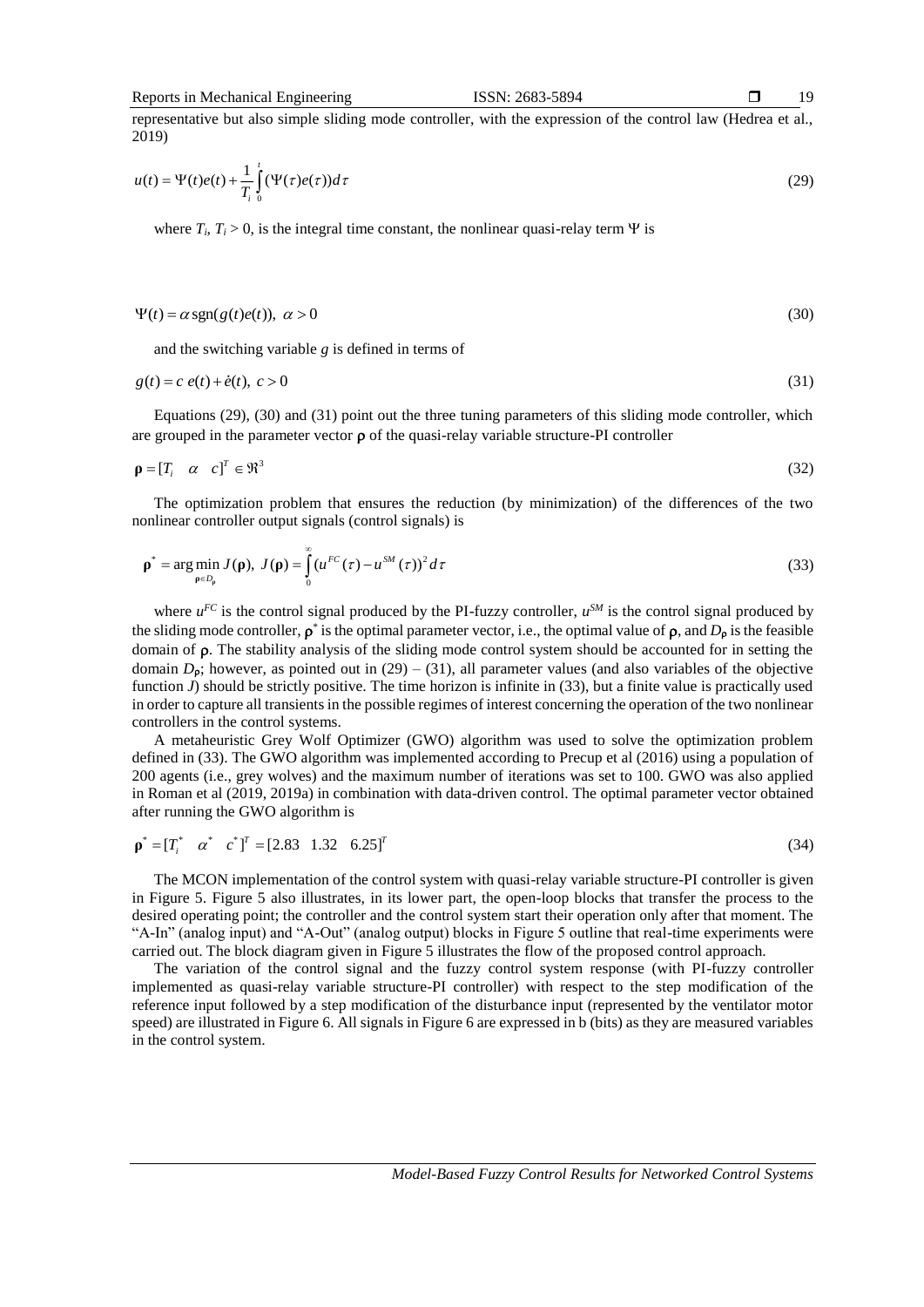

Figure 5. MCON implementation of control system with quasi-relay variable structure-PI controller



Figure 6. Controlled temperature (red), disturbance input (blue) and control signal (green) versus time.



Figure 7. Controlled temperature (red), disturbance input (blue) and control signal (green) versus time for control system with de-tuned controller parameters.

The results given in Figure 6 show a good control system behavior. The robustness of the control system with respect to controller parameter variations was also discussed by de-tuning the parameters in (34) in terms of reducing their values with 25%. The responses are illustrated in Figure 7, and show that the control system keeps its good dynamic behavior with respect to both reference and disturbance inputs.

The idea to combine sliding mode with tensor product-based model transformation presented in Hedrea et al., 2019 leads to the discussion and further extension of the approaches in order to work with other nonlinear models that are more or less similar to fuzzy models and could be of interest in NCS after a deep analysis. Examples of such models are those derived from Bayesian filtering (Pozna et al., 2010), combinations of models in cascade control system structures (Hedrea et al., 2017, 2018; Bojan-Dragos et al., 2019), and evolving fuzzy models.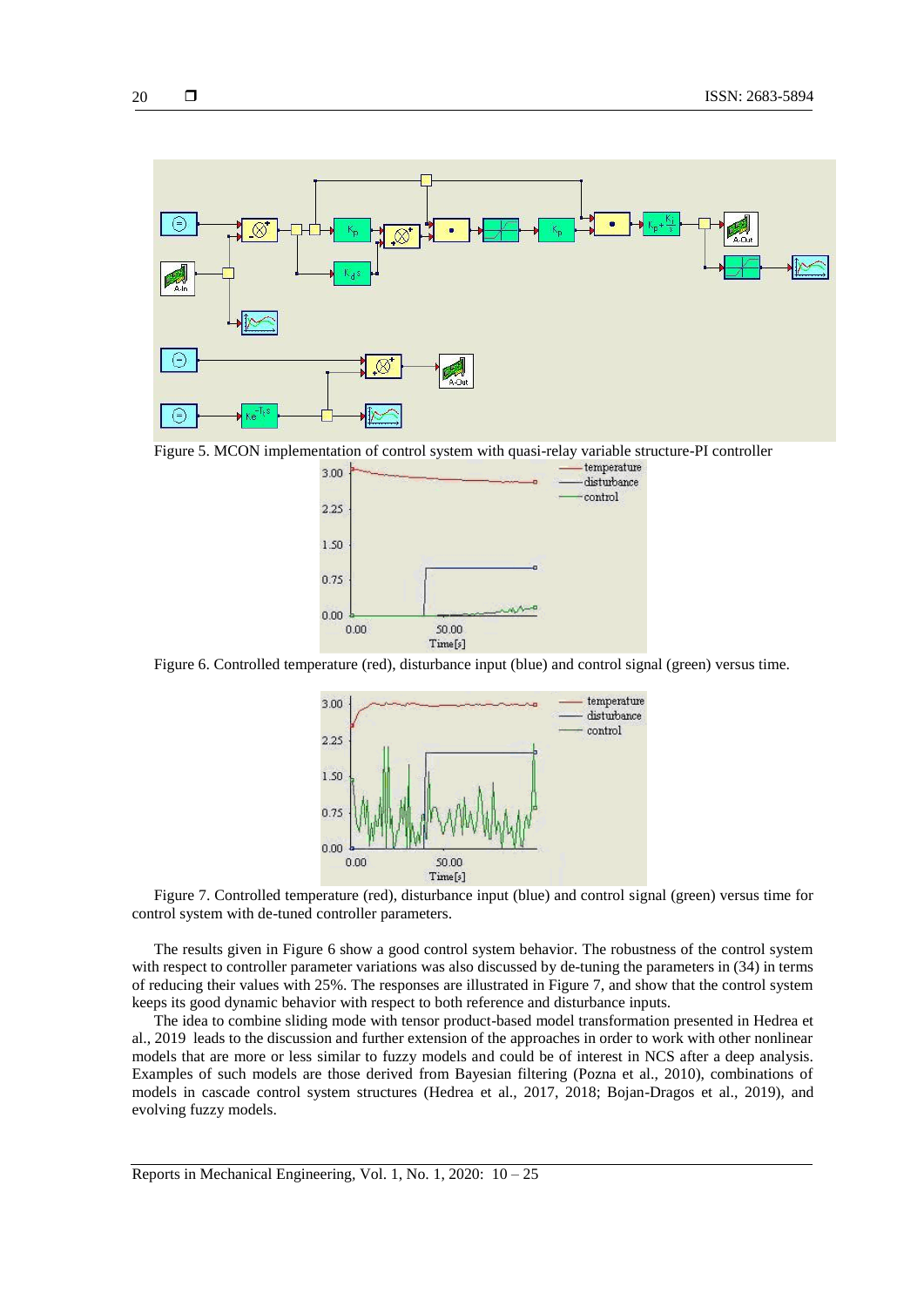21

Since only a sample of experimental results is included in this section, the presentation quality for experimental results should be further improved. Moreover, the physical meaning for the discussion for results, which is very important, is given; the controlled output and the control signal are expressed in bits as the system responses illustrated in Figure 6 and Figure 7 are those measured by the digital control system (digital input and digital output).

The results might be too few to understand the performance of the system. However, the reasoning given in this section helps its explanation.

No comparisons are made with the results published in other pertinent references as the majority of these references is based on LMIs. In other words, the control system behavior is the same but the design conditions could be different depending on the stability conditions derived. In other words, the system's observation when compared with the state-of-the-art is the same. The system currently is not better than the existing solutions, but can be better if the optimal controller tuning is carried out. There are certain performance implications based on the model used for building the given system.

The CPU time for the proposed algorithm is not important because a simple implementation given in Figure 5 is used. The real-time fuzzy controller implementation is associated with a higher CPU time, and a discussion on the complexity of the control algorithms can be conducted.

#### **5. Conclusions**

This paper proposed a relatively simple fuzzy logic-based solution for networked control system. The twostep design approach for TSK PI-fuzzy controllers guarantees the fuzzy control system stability.

The validation of the theoretical results was carried out by means of a real-world temperature control application and shows very good results and also the potential to further apply fuzzy control to networked control systems. Since the time delay is not variable in the temperature control application, the TSK PI-fuzzy controllers require further testing in more realistic scenarios. One of the directions of further research is the discrete-time treatment of the controllers, which needs to be associated with different stability analysis approaches and robustness analyses.

The overall presentation and problem formulation are formulated in a relatively short and simple manner in order to help to understand the flow of the paper. The convergence analysis of the fuzzy design is not given and details of proofs are missing for the sake of simplicity of presentation.

Another direction of future research will be focused on solving other problems specific to networked control systems including cloud and secure computing (Mahmoud and Xia, 2019). This will be linked to modifying the controller structures by inserting nonlinear (Purcaru et al., 2013; Rotariu et al., 2014; Vaščák et al., 2016; Albu et al., 2019; Alvarez Gil et al., 2018) and fuzzy (Petrović et al., 2019) features. However, the control systems will be designed starting with the simple control structure given in this paper and further developing various control structures and algorithms (Korondi et al., 2003; Precup and Preitl, 2003; Andoga et al., 2018; Pozna and Precup, 2018) in order to guarantee systematically the control system performance. Modern optimization algorithms will be applied to optimally tune the parameters of fuzzy controllers, and representative examples are given in Precup and David (2019) and Fe-Perdomo et al (2019).

#### **Acknowledgements**

This work was supported by grants from the Ministry of Research and Innovation, CNCS - UEFISCDI, project numbers PN-III-P1-1.1-PD-2016-0331 and PN-III-P1-1.1-PD-2016-0683, within PNCDI III, and by the NSERC of Canada.

## **References**

Albu, A., Precup, R.-E., Teban, T.-A. (2019). Results and challenges of artificial neural networks used for decision-making in medical applications, Facta Universitatis, Series: Mechanical Engineering, 17(4), 285-308.

Alvarez Gil, R. P., Johanyák, Z. C., Kovács, T. (2018). Surrogate model based optimization of traffic lights cycles and green period ratios using microscopic simulation and fuzzy rule interpolation, International Journal of Artificial Intelligence, 16(1), 20–40.

Amira, A. (2002). Controlled air stream and temperature control plant LTR 701, Operating manual, Amira GmbH, Duisburg, Germany.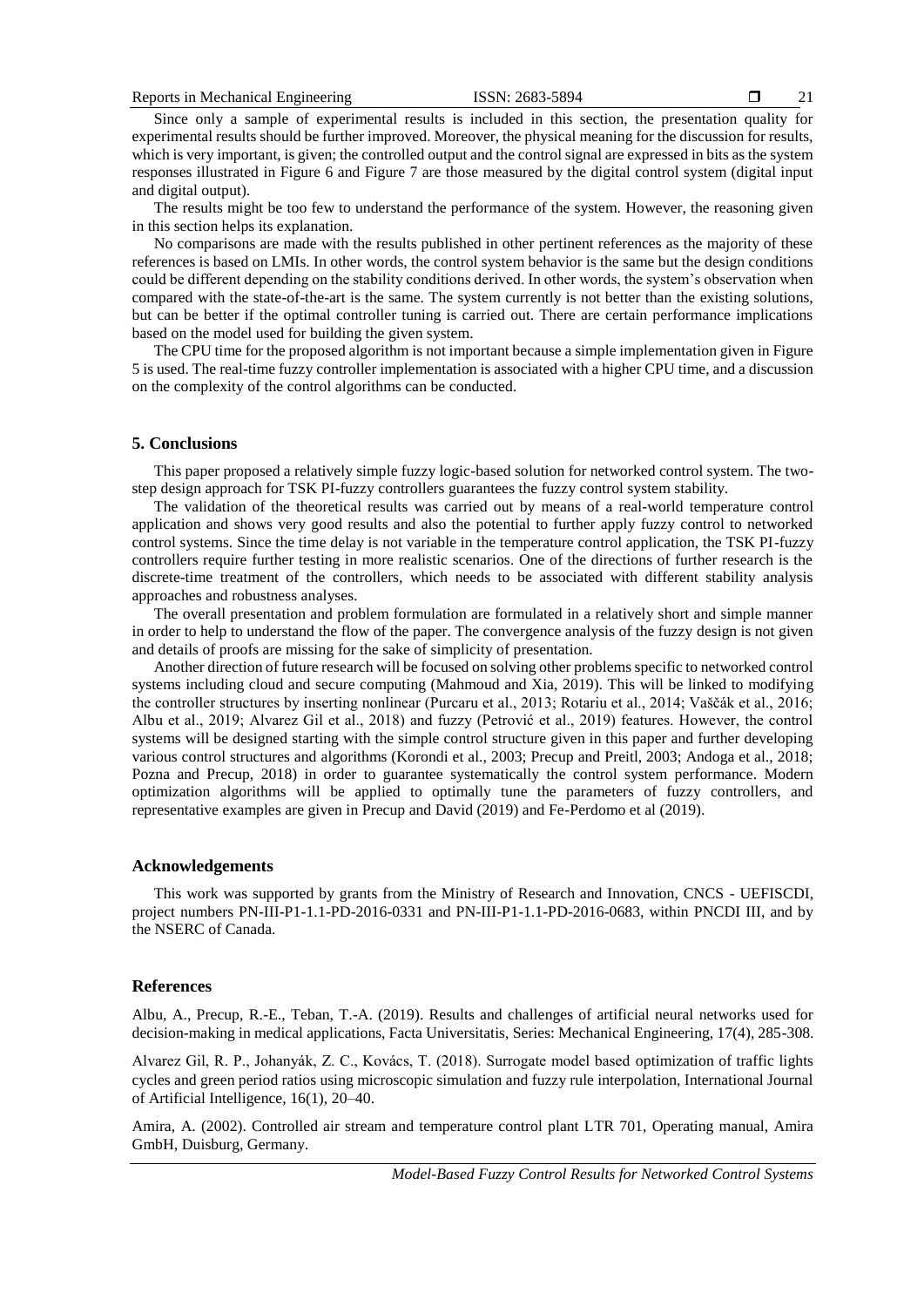Andoga, R., Főző, L., Judičák, J., Bréda, R., Szabo, S., Rozenberg, R., Džunda, M. (2018). Intelligent situational control of small turbojet engines, International Journal of Aerospace Engineering, 8328792, 1-16.

Baranyi, P. (2004). TP model transformation as a way to LMI-based controller design, IEEE Transactions on Industrial Electronics, 51(2), 387-400.

Bojan-Dragos, C.-A., Hedrea, E.-L., Precup, R.-E., Szedlak-Stinean, A.-I., Roman, R.-C. (2019). MIMO fuzzy control solutions for the level control of vertical two tank systems, Proceedings of 16th International Conference on Informatics in Control, Automation and Robotics, Prague, Czech Republic, 1, 810-817.

Breda, D., Maset, S., Vermiglio, R. (2007). Pseudospectral approximation of eigenvalues of derivative operators with non-local boundary conditions, Applied Numerical Mathematics, 56(3-4), 318-331.

Bueler, E. (2007). Error bounds for approximate eigenvalues of periodic-coefficient linear delay differential equations, SIAM Journal of Numerical Analysis, 45(6), 2510-2536.

Castillo, O., Melin, P. (20014). A review on interval type-2 fuzzy logic applications in intelligent control, Information Sciences, 279, 615-631.

Castillo, O., Melin, P. (2012). A review on the design and optimization of interval type-2 fuzzy controllers, Applied Soft Computing, 12(4), 1267-1278.

Chae, S., Nguang, S. K. (2014). SOS based robust  $H\infty$  fuzzy dynamic output feedback control of nonlinear networked control systems, IEEE Transactions on Cybernetics, 44(7), 1204-1213.

Du, D. (2012). Reliable H $\infty$  control for Takagi-Sugeno fuzzy systems with intermittent measurements, Nonlinear Analysis: Hybrid Systems, 6(4), 930-941.

Dzitac, I. Filip, F.-G., Manolescu, M.-J. (2017). Fuzzy logic is not fuzzy: World-renowned computer scientist Lotfi A. Zadeh, International Journal of Computers Communications and Control, 12(6), 748-789.

Gerov, R., Jovanović, Z. (2019a). Parameter estimation method for the unstable time delay process, Acta Polytechnica Hungarica, 16(3), 101-120.

Gerov, R., Jovanović, Z. (2019b). Tuning PD and PID controllers via the Lambert W function for double integrator plus dead time processes, Facta Universitatis, Series: Automatic Control and Robotics, 18(1), 1-18.

Gu, Y., Wang, H. O., Tanaka, K., Bushnell, L. G. (2001). Fuzzy control of nonlinear time-delay systems: stability and design issues, Proceedings of 2001 American Control Conference, Arlington, VA, USA, 6, 4771- 4776.

Guechi, E. H., Lauber, J., Dambrine, M., Klančar, G., Blažič, S. (2010). PDC control design for non-holonomic wheeled mobile robots with delayed outputs, Journal of Intelligent and Robotic Systems, 60(3-4), 395-414.

Guerra, T. M., Sala, A., Tanaka, K. (2015). Fuzzy control turns 50: 10 years later, Fuzzy Sets and Systems, 281, 168-182.

Gupta, R. A., Chow, M.-Y. (2010). Networked control system: Overview and research trends, IEEE Transactions on Industrial Electronics, 57(7), 2527–2535.

Haidegger, T., Kovács, L., Preitl, S., Precup, R.-E., Benyó, B., Benyó, Z. (2011). Controller design solutions for long distance telesurgical applications, International Journal of Artificial Intelligence, 6, 48-71.

Hamdy, M., Abd-Elhaleem, S., Fkirin, M. A. (2017a). Time-varying delay compensation for a class of nonlinear control systems over network via H∞ adaptive fuzzy controller, IEEE Transactions on Systems, Man, and Cybernetics: Systems, 47(8) 2114-2124.

Hamdy, M., Abd-Elhaleem, S., Fkirin, M. A. (2017b). Design of adaptive fuzzy control for a class of networked nonlinear systems, Journal of Dynamic Systems, Measurement, and Control, 139(3), 031008, 1-9.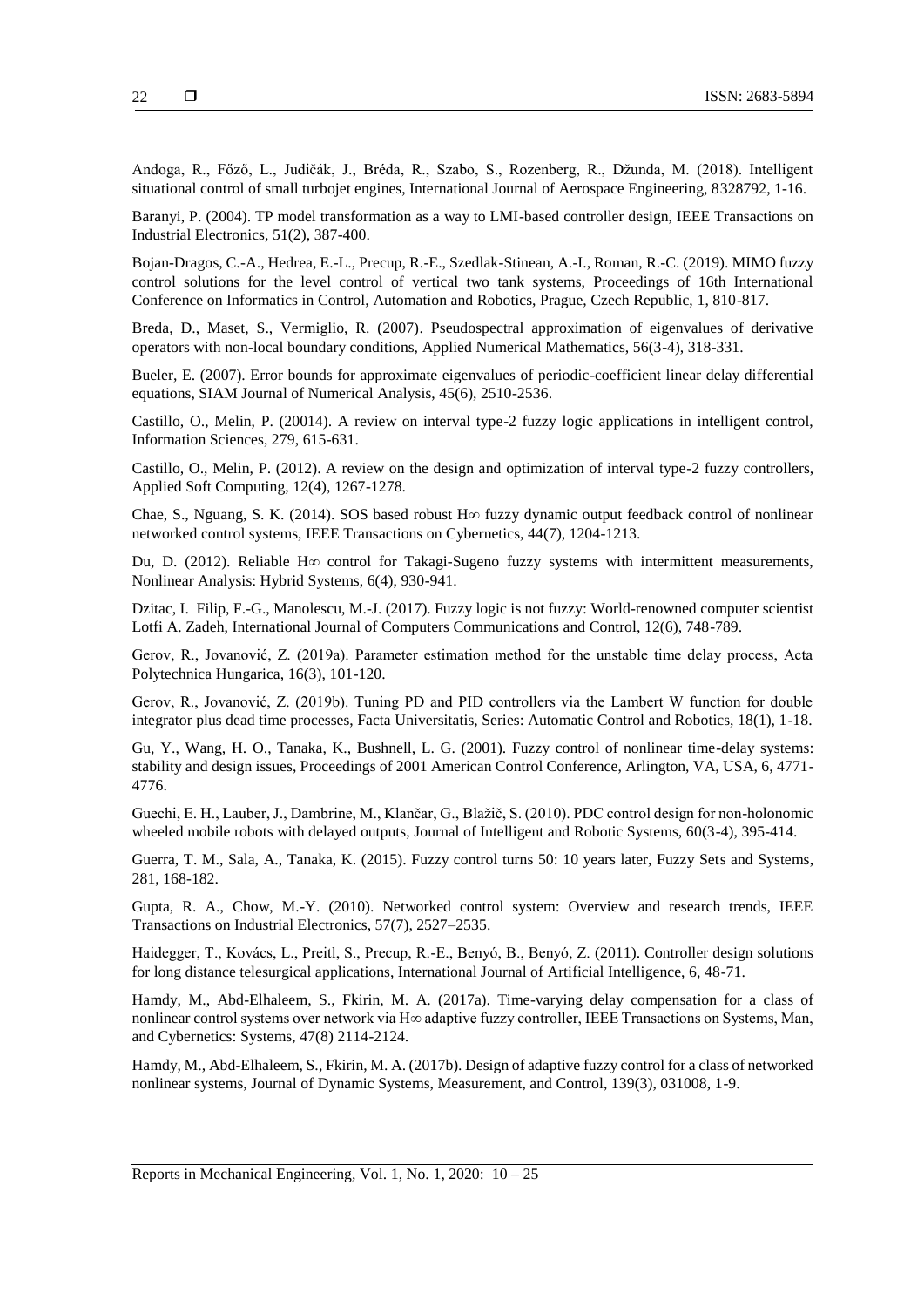23

Hamdy, M., Abd-Elhaleem, S., Fkirin, M. A. (2018). Adaptive fuzzy predictive controller for a class of networked nonlinear systems with time-varying delay, IEEE Transactions on Fuzzy Systems, 26(4), 2135- 2144.

Hedrea, E.-L., Precup, R.-E., Bojan-Dragos, C.-A., Petriu E. M., Roman, R.-C. (2019). Tensor product-based model transformation and sliding mode control of electromagnetic actuated clutch system, Proceedings of 2019 IEEE International Conference on Systems, Man, and Cybernetics, Bari, Italy, 1418-1423.

Hedrea, E.-L., Precup, R.-E., Bojan-Dragos, C.-A., Roman, R.-C., Tanasoiu, O., Marinescu, M. (2018). Cascade control solutions for maglev systems, Proceedings of 2018 22nd International Conference on System Theory, Control and Computing, Sinaia, Romania, 20-26.

Hedrea, L.-E., Bojan-Dragos, C.-A., Precup, R.-E., Roman, R.-C., Petriu, E. M., Hedrea, C. (2017). Tensor product-based model transformation for position control of magnetic levitation systems, Proceedings of 2017 IEEE International Symposium on Industrial Electronics, Edinburgh, UK, 1141-1146.

Huang, N. E., Shen, Z., Long, S. R. (1998). The empirical ODE decomposition and the Hilbert spectrum for nonlinear and non-stationary time series analysis, Proceedings of the Royal Society A: Mathematical, Physical and Engineering Sciences, 454, 903-995.

Huang, N. E., Shen, Z., Long, S. R. (1999). A new view of nonlinear water waves: the Hilbert spectrum, Annual Review of Fluid Mechanics, 31, 417-457.

Huang, N. E., Wu, M. C., Long, S. R., Shen, S. P., Qu, W., Gloersen, P., Fan, K. L. (2003). A confidence limit for the empirical mode decomposition and the Hilbert spectral analysis, Proceedings of the Royal Society A: Mathematical, Physical and Engineering Sciences, 459, 2317-2345.

Jarlebring, E. (2008). The spectrum of delay-differential equations: numerical methods, stability and perturbation, PhD thesis, Inst. Comp. Math, Tech. Univ. Braunschweig, Braunschweig, Germany.

Jarlebring, E., Damm, T. (2007). The Lambert W function and the spectrum of some multidimensional timedelay systems, Automatica, 43(12), 2124-2128.

Kim, W. S., Hannaford, B., Bejczy, A. K. (1992). Force-reflection and shared compliant control in operating telemanipulators with time-delay, IEEE Transactions on Robotics and Automation, 8(2), 176-185.

Korondi, P., Hashimoto, H., Utkin, V. (1995). Discrete sliding mode control of two mass system, Proceedings of 1995 IEEE International Symposium on Industrial Electronics, Athens, Greece, 338-343.

Kovács, G., Precup, R.-E., Preitl, S., Gyurkó, Z. (2004). Time delay compensation for networked control systems, Proceedings of 3rd International INTER-ACADEMIA Conference, Budapest, Hungary, 1, 207-214.

La Fe-Perdomo, I., Beruvides, G., Quiza, R., Haber, R., Rivas, M. (2019). Automatic selection of optimal parameters based on simple soft-computing methods: A case study of micromilling processes, IEEE Transactions on Industrial Informatics, 15(2), 800-811.

Lam, H. K. (2018). A review on stability analysis of continuous-time fuzzy-model-based control systems: From membership-function-independent to membership-function-dependent analysis, Engineering Applications of Artificial Intelligence, 67, 390-408.

Lee, S., Lee, H. S. (1993). Modeling, design, and evaluation of advanced teleoperator control systems with short time delay, IEEE Transactions on Robotics and Automation, 9(5), 607-623.

Li, H., Wu, C., Feng, Z. (2015). Fuzzy dynamic output-feedback control of non-linear networked discrete-time system with missing measurements, IET Control Theory and Applications, 9(3), 327-335.

Li, H.-Y., Chen, Z., Wu, L.-G., Lam, H.-K. (2017). Event-triggered control for nonlinear systems under unreliable communication links, IEEE Transactions on Fuzzy Systems, 25(4), 813-824.

Luo, R. C., Chen, T. M., Yin, C.-C. (2000). Intelligent autonomous mobile robot control through the Internet, Proceedings of 2000 IEEE International Symposium on Industrial Electronics, Cholula, Puebla, Mexico, l, PL6-PL11.

Mahmoud, M. S., Xia, Y.-Q. (2019). Networked control systems: cloud control and secure control, Butterworth-Heinemann, Elsevier, Oxford, UK.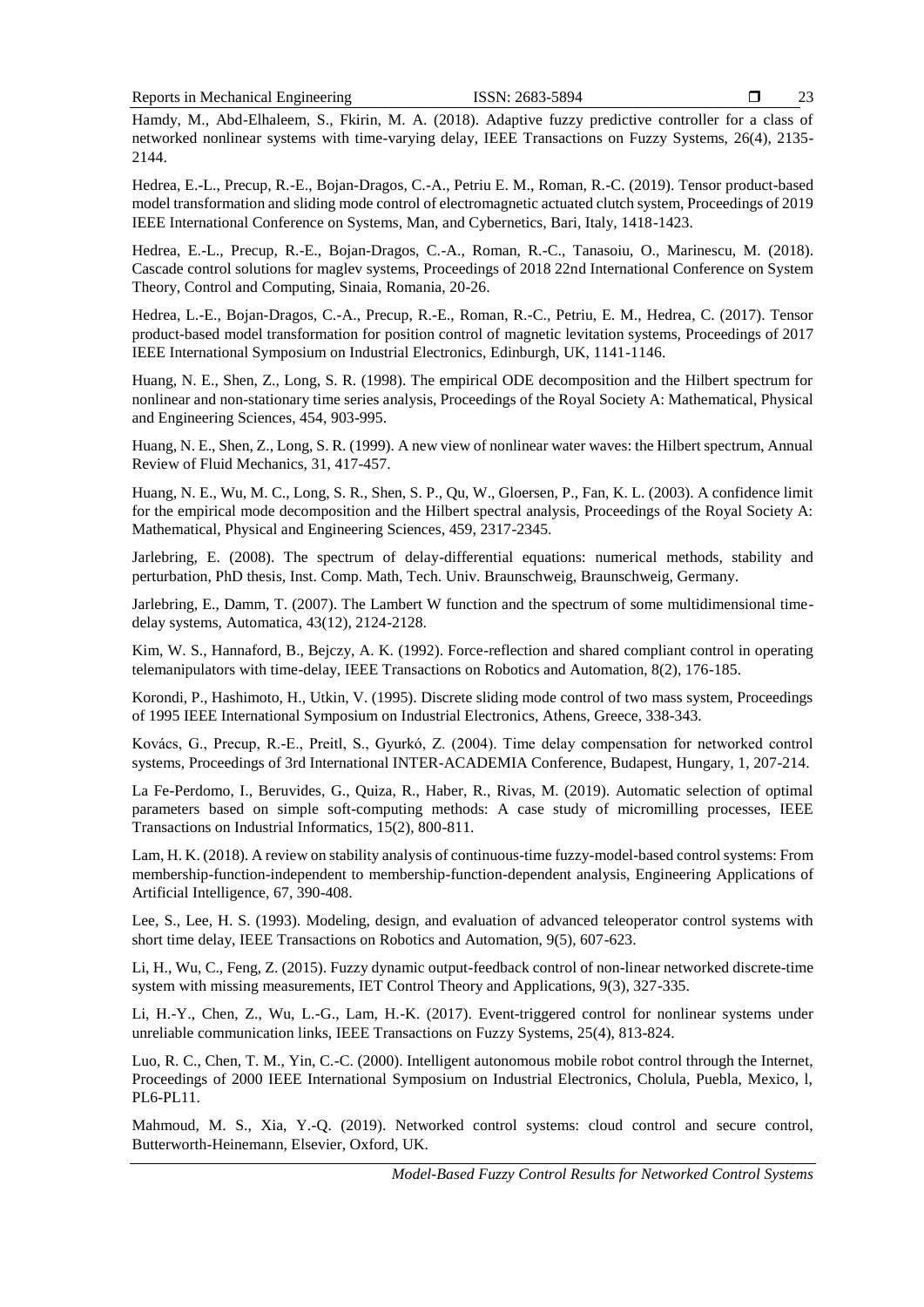Mendez-Monroy, P. E., Sanchez Dominguez, I., Bassam, A., May Tzuc, O. (2018). Control-scheduling codesign for NCS based fuzzy systems, International Journal of Computers Communications and Control, 13(2), 251-267.

Pan, Y.-N., Yang, G.-H. (2017). Event-triggered fuzzy control for nonlinear networked control systems, Fuzzy Sets and Systems, 329, 91-107.

Peng, C., Li, F.-Q. (2018). A survey on recent advances in event-triggered communication and control, Information Sciences, 113-125.

Peng, C., Yang, T. C. (2010). Communication-delay-distribution-dependent networked control for a class of T-S fuzzy systems, IEEE Transactions on Fuzzy Systems, 18(2), 326-335.

Petrović, G., Mihajlović, J., Ćojbašić, Ž., Madić, M., Marinković, D. (2019). Comparison of three fuzzy MCDM methods for solving the supplier selection problem, Facta Universitatis, Series: Mechanical Engineering, 17(3), 455-469.

Pozna, C., Precup, R.-E. (2018). An approach to the design of nonlinear state-space control systems, Studies in Informatics and Control, 27(1), 5-14.

Pozna, C., Precup, R.-E., Tar, J. K., Škrjanc, I., Preitl, S. (2010). New results in modelling derived from Bayesian filtering, Knowledge-Based Systems, 23(2), 182-194.

Precup, R.-E., Angelov, P., Costa, B. S. J., Sayed-Mouchaweh, M. (2015). An overview on fault diagnosis and nature-inspired optimal control of industrial process applications, Computers in Industry, 74, 75-94.

Precup, R.-E., David, R.-C. (2019). Nature-inspired optimization algorithms for fuzzy controlled servo systems, Butterworth-Heinemann, Elsevier, Oxford, UK.

Precup, R.-E., David, R.-C., Petriu, E. M., Szedlak-Stinean, A.-I., Bojan-Dragos, C.-A. (2016). Grey wolf optimizer-based approach to the tuning of PI-fuzzy controllers with a reduced process parametric sensitivity, IFAC-Papers Online, 48, 55-60.

Precup, R.-E., Haidegger, T., Kovács, L. (2014). Stable hybrid fuzzy controller-based architecture for robotic telesurgery systems, International Journal of Computational Intelligence and Pattern Recognition, 1(1), 61-76.

Precup, R.-E., Hellendoorn, H. (2011). A survey on industrial applications of fuzzy control, Computers in Industry, 62(3), 213-226.

Precup, R.-E., Preitl, S. (2003). Development of fuzzy controllers with non-homogeneous dynamics for integral-type plants, Electrical Engineering, 85(3), 155-168.

Precup, R.-E., Preitl, S., Škrjanc, I., Ursache, I.-B., Clep, P. A., Dragos, C.-A. (2008). Signal processing issues in networked control systems, Scientific Bulletin of the Politehnica University of Timisoara, Transactions on Automatic Control and Computer Science, 53(67), 71-78.

Precup, R.-E., Tomescu, M.-L., Dragos, C.-A. (2014a). Stabilization of Rössler chaotic dynamical system using fuzzy logic control algorithm, International Journal of General Systems, 43(5), 413-433.

Preitl, S., Precup, R.-E., Fodor, J., Takács, M. (2007). Hints in low cost solutions for networked control systems, Proceedings of 5th IEEE International Conference on Computational Cybernetics, Gammarth, Tunisia, 275-280.

Purcaru, C., Precup, R.-E., Iercan, D., Fedorovici, L.-O., David, R.-C., Dragan, F. (2013). Optimal robot path planning using gravitational search algorithm, International Journal of Artificial Intelligence, 10, S13, 1-20.

Qiu, J.-B., Gao, H.-J., Ding, S. X. (2016). Recent advances on fuzzy-model-based nonlinear networked control systems: A survey, IEEE Transactions on Industrial Electronics, 63(2), 1207-1217.